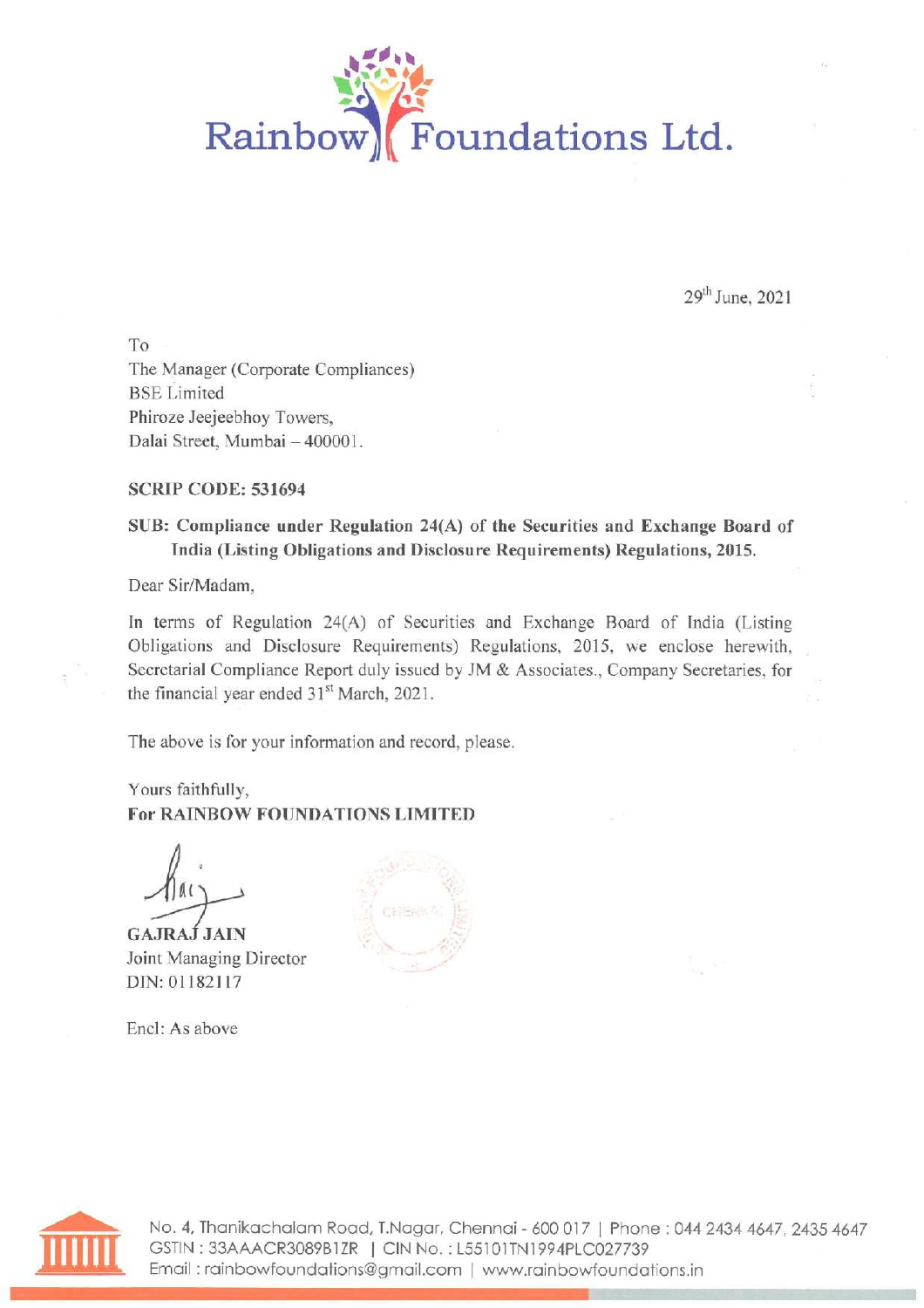



### Secretarial compliance report of Rainbow Foundations Limited for the year ended  $31<sup>st</sup> March, 2021$

We have examined:

- a) all the documents and records made available to us and explanation provided by **Rainbow** Foundations Limited ("the listed entity");
- b) the filings/ submissions made by the listed entity to the stock exchanges;
- c) website of the listed entity; and
- d) any other document/ filing, as may be relevant, which has been relied upon to make this certification.

For the year ended  $31<sup>st</sup>$  March, 2021 ("Review Period") in respect of compliance with the provisions of:

- (a) the Securities and Exchange Board of India Act, 1992 ("SEBI Act") and the Regulations, circulars, guidelines issued thereunder; and
- (b) the Securities Contracts (Regulation) Act, 1956 ("SCRA"), rules made thereunder and the Regulations, circulars, guidelines issued thereunder by the Securities and Exchange Board of India ("SEBI");

The specific Regulations, whose provisions and the circulars/guidelines issued thereunder, as applicable have been examined, include:-

- (a) Securities and Exchange Board of India (Listing Obligations and Disclosure Requirements) Regulations, 2015;
- (b) Securities and Exchange Board of India (Issue of Capital and Disclosure Requirements) Regulations, 2018; (There were no events requiring compliances during the Review Period)
- (c) Securities and Exchange Board of India (Substantial Acquisition of Shares and Takeovers) Regulations, 2011;
- (d) Securities and Exchange Board of India (Share Based Employee Benefits) Regulations, 2014;(There were no events requiring compliances during the Review Period)
- (e) Securities and Exchange Board of India (Issue and Listing of Debt Securities) Regulations, 2008; (There were no events requiring compliances during the Review Period)

### **JM & Associates**

**Company Secretaries** 

No.18, 3rd Floor, RMS Apartment, 12, Gopalakrishna Street, Pondy Bazaar, T. Nagar, Chennai - 600 017, INDIA. Ph: 044 - 2815 2673, 2815 2674, 4859 4676 E-mail: mail@saspartners.com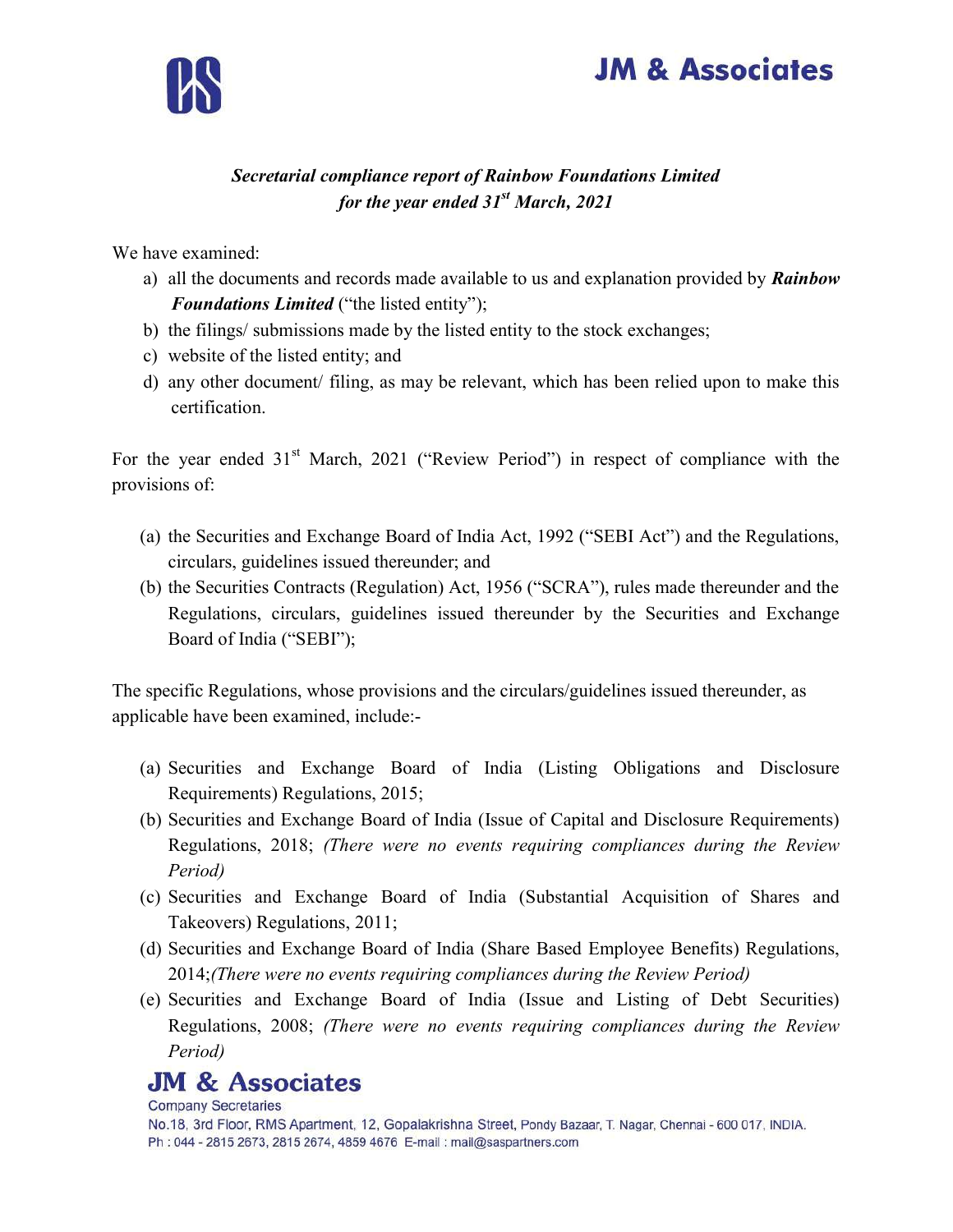# **JM & Associates**



- (f) The Securities and Exchange Board of India (Registrars to an Issue and Share Transfer Agents) Regulations, 1993 regarding the Companies Act and dealing with client;
- (g) Securities and Exchange Board of India (Prohibition of Insider Trading) Regulations, 2015;
- (h) Securities and Exchange Board of India (Buy–back of Securities) Regulations, 2018 (There were no events requiring compliances during the Review Period)
- (i) Securities and Exchange Board of India(Issue and Listing of Non-Convertible and Redeemable Preference Shares) Regulations,2013; (There were no events requiring compliances during the Review Period)
- (j) And circulars/guidelines issued thereunder

and based on the above examination, I hereby report that, during the Review Period:

a) The listed entity has complied with the provisions of the above applicable Regulations and circulars/ guidelines issued there under, except in respect of matters specified below:-

| Sr.<br>N <sub>0</sub> | <b>Compliance Requirement</b><br>(Regulations/circulars/guid<br>elines including specific<br>clause) | <b>Deviations</b>                                                                   | <b>Observations/Remarks of</b><br>the Practicing Company<br><b>Secretary</b>                                                                                                                                                                                                                |
|-----------------------|------------------------------------------------------------------------------------------------------|-------------------------------------------------------------------------------------|---------------------------------------------------------------------------------------------------------------------------------------------------------------------------------------------------------------------------------------------------------------------------------------------|
| $\mathbf{1}$          | Regulation $7(1)(b)$ of the<br>SEBI (Prohibition of Insider<br>Trading) Regulations, 2015;           | initial<br>disclosure<br>upon becoming the<br>of<br>member<br>the<br>promoter group | Non-Disclosure of Non-filing of disclosure<br>becoming<br>upon<br>the<br>member of the promoter<br>with the<br>Stock<br>group<br>Exchange within<br>the<br>timeline prescribed under<br>the said regulation.<br>However, as on date the<br>Disclosure has been filed<br>with Stock Exchange |

b) The listed entity has maintained proper records under the provisions of the above Regulations and circulars/guidelines issued thereunder so far as it appears from my examination of those records.

## **JM & Associates**

**Company Secretaries** No.18, 3rd Floor, RMS Apartment, 12, Gopalakrishna Street, Pondy Bazaar, T. Nagar, Chennai - 600 017, INDIA. Ph: 044 - 2815 2673, 2815 2674, 4859 4676 E-mail: mail@saspartners.com